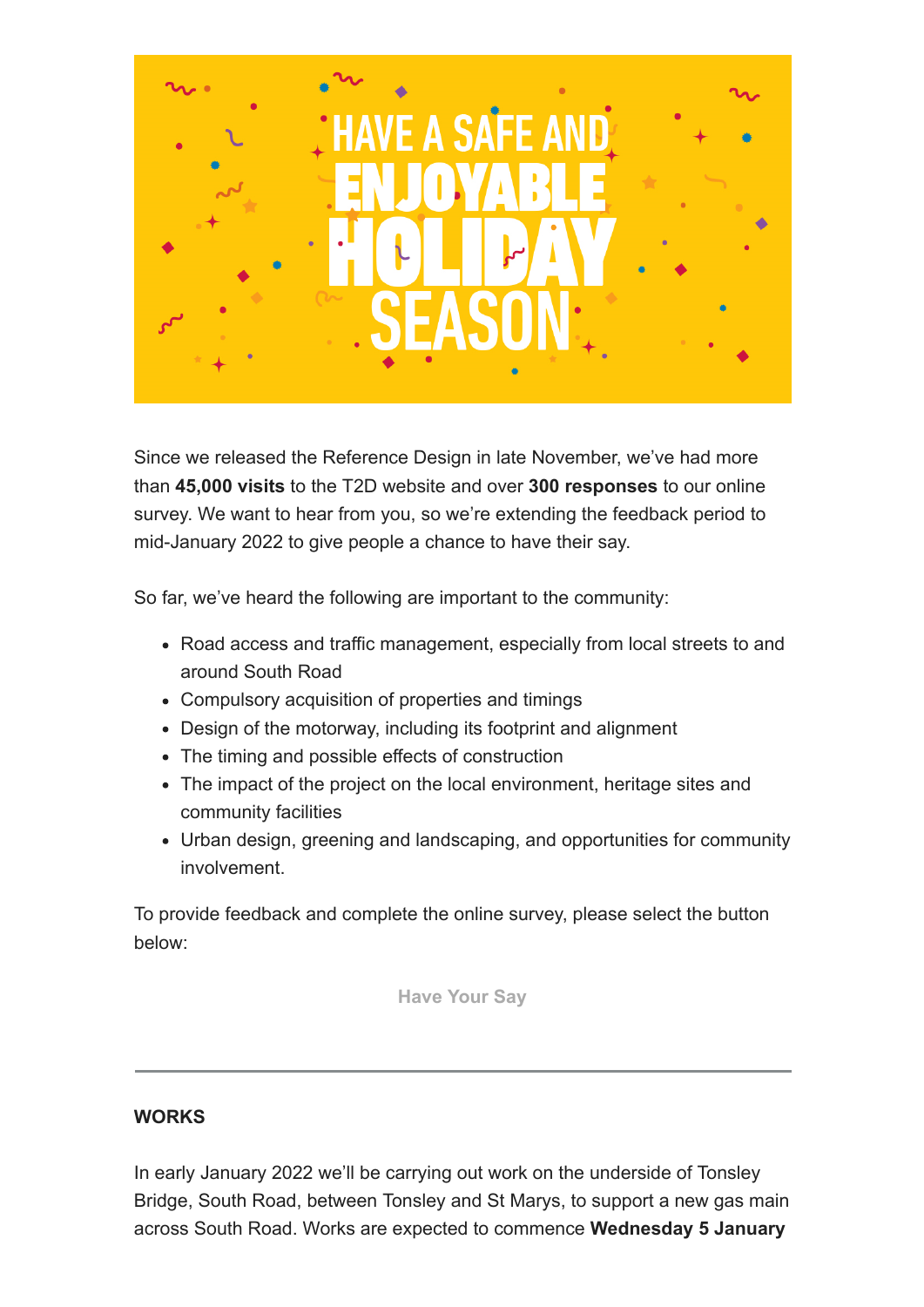**2022** and continue for approximately one week, *weather permitting*. Works will be carried out nightly between **8pm and 7am, Monday to Friday**. We're working at night to minimise impacts on traffic and to ensure the safety of our workers.

If you have any questions about works in your area and/or would like to speak to a member of our project team, please don't hesitate to contact us on 1300 951 145 or  $\underline{72D}$ @sa.gov.au You can also visit the 'current works' page on the T2D website for any updates on local works in your area [https://dit.sa.gov.au/nsc/torrens\\_to\\_darlington/works/current\\_works](https://dit.sa.gov.au/nsc/torrens_to_darlington/works/current_works)

## **HAVE A SAFE HOLIDAY SEASON**

From all of us here on the T2D Project, we wish you all a safe and enjoyable holiday season. The T2D office will be closed between December 25 and Jan 6, however during this time we will be monitoring and checking urgent emails and messages.